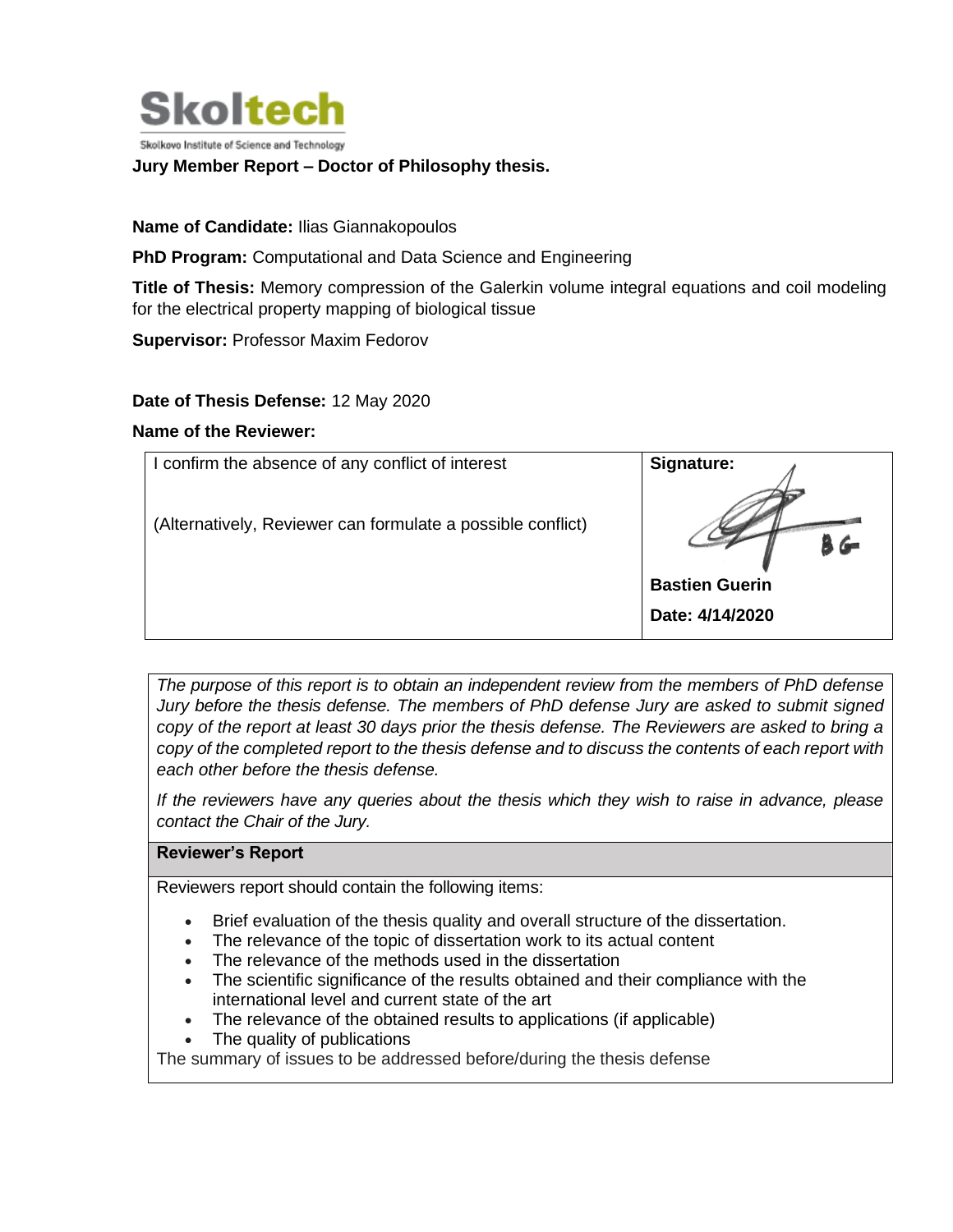GENERAL COMMENTS: I have read with great interest the thesis of Ilias, which describes in detail some important novel contributions to the field of computational electromagnetics (EM) with an particular emphasis on applications for magnetic resonance imaging (MRI, my field of specialization). The thesis is well written and presents clearly not only the methods developed by Ilias, but also the foundations upon which he built his work (EM theory and, especially, integral equation (IE) methods). For a reader like me, not specialist in IE methods, this was greatly appreciated! This work is very relevant for MRI, and I imagine for other areas (for example, the memory compression work using Tucker decomposition seems well suited to cell phone safety studies, which face similar concerns as MRI safety). It is now becoming clearer that fast safety computations for MRI are going to be essential for patient-specific evaluation of SAR and maybe even temperature. This is especially important as the main magnetic field (and therefore Larmor frequency) keeps increasing to improve the signal-to-noise ration but leads to greater energy deposition in the body (specific absorption rate problem) and non-uniform B1+. On this latter point, and although Ilias does not mention this explicitly in the thesis, it is likely that the fast computation methods presented here can help with the B1+ mitigation problem, for example by designing better coils for UHF applications or bypassing the B1+ mapping process (and calculating them instead). In other words, applications abound for Ilias' work on memory footprint reduction for SIE-VIE methods, and I am therefore confident that his work will receive a lot of interest.

 The second part of the thesis is an application of Ilias' fast computation work, whereby the fast solver is used as the forward model (and derivative evaluation) for the so-called general Maxwell tomography (GMT) problem that aims to estimate the underlying permittivity and conductivity maps of a human being using as input 1) knowledge of Maxwell equations as encoded in the IE method and 2) measurement of an RF coil' B1+ maps. Ilias' work is a continuation of the initial idea by Serrales et al, and shows in simulation that GMT can work in principle using an 8-channel 7 Tesla MRI coil. The numerical results are good and it is comforting to see that the regularized method seems to work in principle in a human application (i.e., beyond the simple 4 compartment distribution modeled in Serrales et al). I was a bit disappointed not to see more experimental results however, given that some were presented in Serrales et al and that the coil actually exists. So one of my question for Ilias is: Why was this experimental evaluation not done? I don't suggest doing it for the defense (nor do I think this is a requirement for Ilias to graduate), but I sure would be curious to see how the method fares on a realistic physical phantom and/or a human head. Ilias elegantly shows that B1+ maps can in principle be used to estimate  $\varepsilon$  and  $\sigma$ , I expect the unavoidable (and likely large, i.e. 10-20%) discrepancies between simulated and measured B1+ maps to propagate into unavoidable and large  $\varepsilon$  and  $\sigma$  estimation errors. Even if this proves true, this would not necessarily be a death blow of the method, since it may be the case that a combination of e, s and possibly other parameters can be more easily estimated and yield adequate contrast in cancer and other diseases. In other words, the ultimate test of the method is not (in my mind) accurate estimation of  $\varepsilon$  and  $\sigma$ , but whether or not the method yields good and reliable image contrast in the presence of some disease. I would be interested in hearing Ilias' thought on this matter, maybe we'll have this opportunity at the actual defense. All in all, it is clear that Ilias' work is state-of-the-art and represents the best methodology available to date to estimate electrical properties from MRI measurements – and for this, I congratulate him.

 *In summary, Ilias' work is excellent and represents the state-of-the-art in both 1) fast computation of EM fields for biomedical applications and 2) estimation of electrical properties from MRI measurements. His peer-reviewed papers are of great quality and the work is eminently relevant. Therefore, I wholeheartedly recommend Ilias to go ahead with*